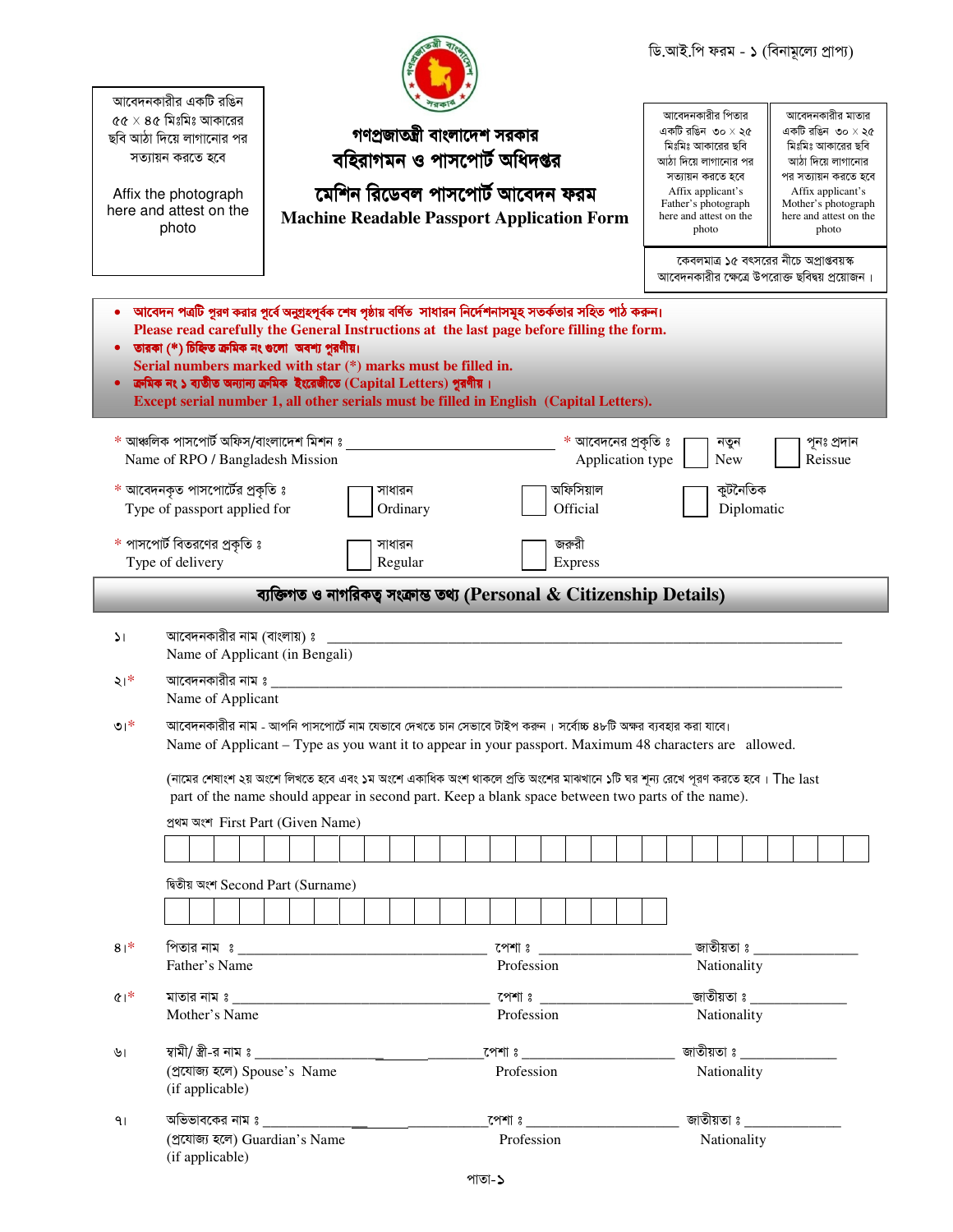| $b^{\dagger}$          | বৈবাহিক অবস্থা (√) চিহ্ন দিন ঃ<br><b>Marital Status</b><br>Put $(\checkmark)$ in appropriate box | অবিবাহিত<br>Unmarried                                                               | বিবাহিত<br>Married    | বিপত্নীক / বিধবা<br>Widower/Widow                                                                   | তালাকপ্ৰাপ্ত<br>Divorced |  |  |  |  |  |  |
|------------------------|--------------------------------------------------------------------------------------------------|-------------------------------------------------------------------------------------|-----------------------|-----------------------------------------------------------------------------------------------------|--------------------------|--|--|--|--|--|--|
| $\delta$  *            | পেশা ঃ                                                                                           |                                                                                     |                       |                                                                                                     |                          |  |  |  |  |  |  |
|                        | Profession                                                                                       |                                                                                     |                       |                                                                                                     |                          |  |  |  |  |  |  |
|                        | অফিসিয়াল পাসপোর্টের ক্ষেত্রে ঃ (In case of Official Passport)                                   |                                                                                     |                       |                                                                                                     |                          |  |  |  |  |  |  |
|                        | অফিসের নাম ঃ                                                                                     |                                                                                     |                       | অবসর গ্রহনের তারিখ ঃ                                                                                |                          |  |  |  |  |  |  |
|                        | Name of the Office                                                                               |                                                                                     |                       | Date of Retirement                                                                                  |                          |  |  |  |  |  |  |
| $\mathcal{S}^{\alpha}$ | জনুস্থান (দেশ ও জেলা) ঃ                                                                          | দেশের নাম                                                                           |                       | জেলার নাম                                                                                           |                          |  |  |  |  |  |  |
|                        | Place of Birth                                                                                   | Country                                                                             |                       | District                                                                                            |                          |  |  |  |  |  |  |
| $331*$                 | জনাু তারিখ ঃ                                                                                     | দিন                                                                                 | মাস                   |                                                                                                     | বৎসর                     |  |  |  |  |  |  |
|                        | Date of Birth                                                                                    | Day                                                                                 | Month                 |                                                                                                     | Year                     |  |  |  |  |  |  |
| $321*$                 | লিংগ $(\checkmark)$ চিহ্ন দিন ঃ                                                                  | পুরুষ                                                                               |                       | মহিলা                                                                                               | অন্যান্য                 |  |  |  |  |  |  |
|                        | Gender $(\checkmark)$ in appropriate box                                                         | Male                                                                                |                       | Female<br>Others                                                                                    |                          |  |  |  |  |  |  |
| $301*$                 | জনা সনদপত্ৰ নং ঃ                                                                                 |                                                                                     |                       |                                                                                                     |                          |  |  |  |  |  |  |
|                        | <b>Birth Identification</b>                                                                      |                                                                                     |                       |                                                                                                     |                          |  |  |  |  |  |  |
|                        | Number                                                                                           |                                                                                     |                       |                                                                                                     |                          |  |  |  |  |  |  |
|                        | জাতীয় পরিচয়পত্রের নং ঃ                                                                         |                                                                                     | $Or$ অথবা             |                                                                                                     |                          |  |  |  |  |  |  |
|                        | National Identification                                                                          |                                                                                     |                       |                                                                                                     |                          |  |  |  |  |  |  |
|                        | Number                                                                                           |                                                                                     |                       |                                                                                                     |                          |  |  |  |  |  |  |
| 381                    | টিআইএন (যদি থাকে) ঃ                                                                              |                                                                                     |                       |                                                                                                     |                          |  |  |  |  |  |  |
|                        | Tax Identification                                                                               |                                                                                     |                       |                                                                                                     |                          |  |  |  |  |  |  |
|                        | Number (if available)                                                                            |                                                                                     |                       |                                                                                                     |                          |  |  |  |  |  |  |
| $361*$                 | সেঃমিঃ<br>উচ্চতা ঃ                                                                               | <b>Or</b>                                                                           | ইঞ্চি                 | ধৰ্ম<br>$391*$<br>$\tilde{a}$                                                                       |                          |  |  |  |  |  |  |
|                        | Height<br>cm                                                                                     | অথবা                                                                                | inch                  | Religion                                                                                            |                          |  |  |  |  |  |  |
| $391*$                 | বাংলাদেশী নাগরিকত্বের সূত্র ঃ                                                                    | জন্মসূত্রে                                                                          | বংশসূত্রে             | অভিবাসন                                                                                             | দেশীয়করণ সুত্রে         |  |  |  |  |  |  |
|                        | (টিক (√) চিহ্ন দিন)                                                                              | by birth                                                                            | by descent            | Migration                                                                                           | Naturalization           |  |  |  |  |  |  |
|                        | Type of Citizenship                                                                              | বৈবাহিকসূত্ৰে                                                                       | অন্যান্য, উল্লেখ করুন |                                                                                                     |                          |  |  |  |  |  |  |
|                        | Put $(\checkmark)$ in appropriate box                                                            | by marriage                                                                         |                       |                                                                                                     |                          |  |  |  |  |  |  |
| $\frac{1}{2}$          | `দ্বৈত নাগরিক হলে নাগরিকতু প্রদানকারী দেশের নাম ঃ                                                |                                                                                     |                       | পাসপোর্ট নং                                                                                         |                          |  |  |  |  |  |  |
|                        | Name of the other country in case of dual citizenship                                            |                                                                                     |                       | Passport No.                                                                                        |                          |  |  |  |  |  |  |
| $\lambda \delta  ^*$   | বৰ্তমান ঠিকানা ঃ                                                                                 | (বাংলাদেশে আবেদনের ক্ষেত্রে প্রযোজ্য) (Applicable only when applying in Bangladesh) |                       |                                                                                                     |                          |  |  |  |  |  |  |
|                        | Present                                                                                          |                                                                                     |                       |                                                                                                     |                          |  |  |  |  |  |  |
|                        | Address                                                                                          |                                                                                     |                       | রাস্তা/ব্লক/সেক্টর                                                                                  |                          |  |  |  |  |  |  |
|                        | Village/House                                                                                    |                                                                                     |                       | Road/Block /Sector                                                                                  |                          |  |  |  |  |  |  |
|                        |                                                                                                  |                                                                                     |                       | <u> ডাকঘর _________________________________</u>                                                     |                          |  |  |  |  |  |  |
|                        | Police Station                                                                                   |                                                                                     |                       | Post Office                                                                                         |                          |  |  |  |  |  |  |
|                        | District                                                                                         |                                                                                     |                       | পোস্টকোড <u>_________________________</u><br>Post Code                                              |                          |  |  |  |  |  |  |
|                        |                                                                                                  |                                                                                     |                       | ই-মেইল ঠিকানা ____________________________                                                          |                          |  |  |  |  |  |  |
|                        | <b>Contact Number</b>                                                                            |                                                                                     |                       | e-mail Address                                                                                      |                          |  |  |  |  |  |  |
|                        |                                                                                                  | স্ছায়ী ঠিকানা  ও বৰ্তমান ঠিকানা একই হলে টিক (√)চিহ্ন দিন                           |                       |                                                                                                     |                          |  |  |  |  |  |  |
|                        |                                                                                                  | Put $(\checkmark)$ if Permanent Address is same as Present Address                  |                       |                                                                                                     |                          |  |  |  |  |  |  |
| ২০। $*$                | স্থায়ী ঠিকানা ঃ                                                                                 |                                                                                     |                       | রাস্তা/ব্লক/সেক্টর সামের সামের সামের সামের সামের সামের সামের সামের সামের সামের সামের সামের সামের সা |                          |  |  |  |  |  |  |
|                        | Permanent<br>Village/House                                                                       |                                                                                     | Road/Block /Sector    |                                                                                                     |                          |  |  |  |  |  |  |
|                        | Address                                                                                          |                                                                                     |                       |                                                                                                     |                          |  |  |  |  |  |  |
|                        | Police Station                                                                                   |                                                                                     |                       | Post Office                                                                                         |                          |  |  |  |  |  |  |
|                        | District                                                                                         |                                                                                     |                       | Post Code                                                                                           |                          |  |  |  |  |  |  |
|                        |                                                                                                  |                                                                                     |                       | ই-মেইল ঠিকানা _________________________________                                                     |                          |  |  |  |  |  |  |
|                        | <b>Contact Number</b>                                                                            |                                                                                     |                       | e-mail Address                                                                                      |                          |  |  |  |  |  |  |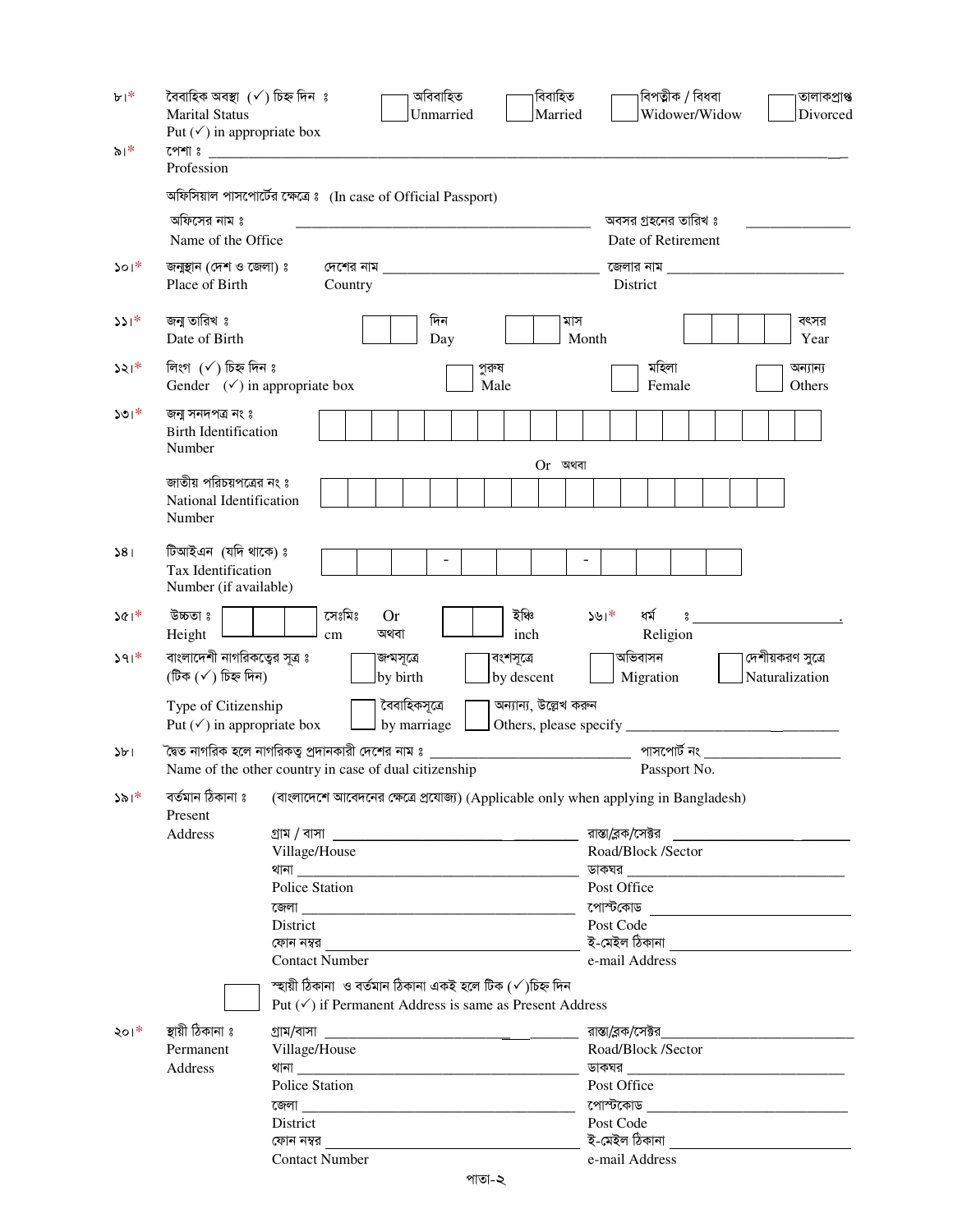| ২১।           | বৈদেশিক ঠিকানা ঃ                                                                                                      | (বৈদেশিক ঠিকানা কেবলমাত্র বাংলাদেশ মিশনে আবেদনের ক্ষেত্রে প্রযোজ্য)                                                                       |                                                                                                                                                                                                                                      |                                                                                                                                                   |  |  |  |  |  |  |  |
|---------------|-----------------------------------------------------------------------------------------------------------------------|-------------------------------------------------------------------------------------------------------------------------------------------|--------------------------------------------------------------------------------------------------------------------------------------------------------------------------------------------------------------------------------------|---------------------------------------------------------------------------------------------------------------------------------------------------|--|--|--|--|--|--|--|
|               | Overseas<br><b>Address</b>                                                                                            | (Applicable only when applying in Bangladesh Missions)                                                                                    |                                                                                                                                                                                                                                      |                                                                                                                                                   |  |  |  |  |  |  |  |
|               |                                                                                                                       | ঠিকানা                                                                                                                                    | <u>and the state of the state of the state of the state of the state of the state of the state of the state of the state of the state of the state of the state of the state of the state of the state of the state of the state</u> |                                                                                                                                                   |  |  |  |  |  |  |  |
|               |                                                                                                                       | <b>Address</b>                                                                                                                            |                                                                                                                                                                                                                                      |                                                                                                                                                   |  |  |  |  |  |  |  |
|               |                                                                                                                       |                                                                                                                                           |                                                                                                                                                                                                                                      |                                                                                                                                                   |  |  |  |  |  |  |  |
|               |                                                                                                                       | দেশ                                                                                                                                       | ফোন/ফ্যাক্স নম্বর                                                                                                                                                                                                                    | ই-মেইল ঠিকানা                                                                                                                                     |  |  |  |  |  |  |  |
|               |                                                                                                                       | Country                                                                                                                                   | Phone/Fax Number                                                                                                                                                                                                                     | e-mail Address                                                                                                                                    |  |  |  |  |  |  |  |
| $221*$        |                                                                                                                       | জরুরী প্রয়োজনে যোগাযোগের জন্য ব্যক্তির বিবরণ ঃ                                                                                           |                                                                                                                                                                                                                                      |                                                                                                                                                   |  |  |  |  |  |  |  |
|               |                                                                                                                       | (Emergency contact person's details)                                                                                                      |                                                                                                                                                                                                                                      |                                                                                                                                                   |  |  |  |  |  |  |  |
|               |                                                                                                                       | নাম ঃ $\overline{\phantom{a}}$                                                                                                            |                                                                                                                                                                                                                                      | আবেদনকারীর সাথে সম্পর্ক ঃ                                                                                                                         |  |  |  |  |  |  |  |
|               |                                                                                                                       | Name                                                                                                                                      |                                                                                                                                                                                                                                      | Relationship with the applicant                                                                                                                   |  |  |  |  |  |  |  |
|               |                                                                                                                       | ঠিকানা ঃ<br>Address                                                                                                                       |                                                                                                                                                                                                                                      |                                                                                                                                                   |  |  |  |  |  |  |  |
|               |                                                                                                                       |                                                                                                                                           |                                                                                                                                                                                                                                      |                                                                                                                                                   |  |  |  |  |  |  |  |
|               |                                                                                                                       | ফোন/ফ্যাক্স নম্বর                                                                                                                         |                                                                                                                                                                                                                                      | ই-মেইল ঠিকানা                                                                                                                                     |  |  |  |  |  |  |  |
|               |                                                                                                                       | Phone/Fax Number                                                                                                                          |                                                                                                                                                                                                                                      | e-mail Address                                                                                                                                    |  |  |  |  |  |  |  |
| ২৩।           |                                                                                                                       | পূর্বে প্রদানকৃত পাসপোর্ট নম্বর (প্রযোজ্য হলে) ঃ _______________________________                                                          |                                                                                                                                                                                                                                      | ইস্যুর স্থান ও তারিখ                                                                                                                              |  |  |  |  |  |  |  |
|               |                                                                                                                       | Previous passport details (if applicable)                                                                                                 | Place and Date of Issue                                                                                                                                                                                                              |                                                                                                                                                   |  |  |  |  |  |  |  |
|               | পরিবর্তন<br>পাসপোর্ট পরিবর্তনের কারণ $({\checkmark})$ চিহ্ন দিন ঃ<br>মেয়াদ উত্তীৰ্ণ<br>ব্যবহারের অনুপযুক্ত<br>হারানো |                                                                                                                                           |                                                                                                                                                                                                                                      |                                                                                                                                                   |  |  |  |  |  |  |  |
|               | Reason for re apply                                                                                                   | Unusable<br>Lost<br>conversion<br>Expired                                                                                                 |                                                                                                                                                                                                                                      |                                                                                                                                                   |  |  |  |  |  |  |  |
|               | Put $(\checkmark)$ in appropriate box                                                                                 |                                                                                                                                           |                                                                                                                                                                                                                                      |                                                                                                                                                   |  |  |  |  |  |  |  |
|               | জিডি নম্বর (প্রযোজ্য ক্ষেত্রে)                                                                                        |                                                                                                                                           | থানার নাম                                                                                                                                                                                                                            | তারিখ                                                                                                                                             |  |  |  |  |  |  |  |
|               | GD No. (if applicable)                                                                                                |                                                                                                                                           | Name of the Police Station                                                                                                                                                                                                           | Date                                                                                                                                              |  |  |  |  |  |  |  |
| 281           |                                                                                                                       | আবেদন পত্রের সাথে সংযুক্ত দলিলাদি ঃ                                                                                                       |                                                                                                                                                                                                                                      |                                                                                                                                                   |  |  |  |  |  |  |  |
|               |                                                                                                                       | (Enclosures attached with the application form)                                                                                           |                                                                                                                                                                                                                                      |                                                                                                                                                   |  |  |  |  |  |  |  |
|               |                                                                                                                       | জাতীয় পরিচয়পত্রের ফটোকপি                                                                                                                | জনু নিবন্ধন সনদের ফটোকপি                                                                                                                                                                                                             | সরকারী আদেশের (জিও) ফটোকপি                                                                                                                        |  |  |  |  |  |  |  |
|               | (Copy of National ID)                                                                                                 |                                                                                                                                           | (Copy of Birth RegistrationCertificate)                                                                                                                                                                                              | (প্ৰযোজ্য ক্ষেত্ৰে) (Copy of Government Order)                                                                                                    |  |  |  |  |  |  |  |
|               | ছাড়পত্রের (এনওসি) কপি                                                                                                |                                                                                                                                           | বিদ্যমান পাসপোর্টের ফটোকপি                                                                                                                                                                                                           | টেকনিক্যাল সনদের ফটোকপি                                                                                                                           |  |  |  |  |  |  |  |
|               |                                                                                                                       | (প্ৰযোজ্য ক্ষেত্ৰে)(Copy of NOC)<br>(প্ৰযোজ্য ক্ষেত্ৰে)(Copy of Previous Passport)<br>(প্ৰযোজ্য ক্ষেত্ৰে)(Copy of Technical Certificates) |                                                                                                                                                                                                                                      |                                                                                                                                                   |  |  |  |  |  |  |  |
|               |                                                                                                                       | পিডিএস/অবসরের তারিখের প্রমানপত্র<br>টিআইএন সনদের ফটোকপি                                                                                   |                                                                                                                                                                                                                                      |                                                                                                                                                   |  |  |  |  |  |  |  |
|               | (প্ৰযোজ্য ক্ষেত্ৰে)                                                                                                   |                                                                                                                                           | (প্ৰযোজ্য ক্ষেত্ৰে) (PDS/Proof of Retirement Date)                                                                                                                                                                                   |                                                                                                                                                   |  |  |  |  |  |  |  |
|               |                                                                                                                       | (Copy of TIN Certificate)                                                                                                                 |                                                                                                                                                                                                                                      |                                                                                                                                                   |  |  |  |  |  |  |  |
| ২৫।*          | পাসপোর্টের জন্য ফিস জমা সংক্রান্ত তথ্যাবলী (যে তথ্যগুলো প্রযোজ্য হবে) ঃ Payment Information                           |                                                                                                                                           |                                                                                                                                                                                                                                      |                                                                                                                                                   |  |  |  |  |  |  |  |
|               | ব্যাংক/বাংলাদেশ মিশন                                                                                                  |                                                                                                                                           |                                                                                                                                                                                                                                      | জমাকৃত ফি এর পরিমান (টাকা/মার্কিন ডলার )                                                                                                          |  |  |  |  |  |  |  |
|               |                                                                                                                       | Name of the Bank/Bangladesh Mission                                                                                                       |                                                                                                                                                                                                                                      | Amount deposited (US\$ in case of Bangladesh Missions)                                                                                            |  |  |  |  |  |  |  |
|               | শাখা                                                                                                                  |                                                                                                                                           | রশিদ নং                                                                                                                                                                                                                              | তারিখ                                                                                                                                             |  |  |  |  |  |  |  |
|               | <b>Branch</b>                                                                                                         |                                                                                                                                           | Receipt/Transaction No.                                                                                                                                                                                                              | Date                                                                                                                                              |  |  |  |  |  |  |  |
|               |                                                                                                                       |                                                                                                                                           | অংগীকার নামা (Declaration)                                                                                                                                                                                                           |                                                                                                                                                   |  |  |  |  |  |  |  |
| $\mathcal{L}$ |                                                                                                                       | আমি শপথ করে বলছি যে আবেদনপত্রে প্রদত্ত সব তথ্য সত্য এবং কোন মিথ্যা তথ্য দিয়ে থাকলে আমি আইনতঃ দন্ডনীয় হব।                                |                                                                                                                                                                                                                                      |                                                                                                                                                   |  |  |  |  |  |  |  |
| ২।            |                                                                                                                       |                                                                                                                                           |                                                                                                                                                                                                                                      | আমি আরো প্রতিজ্ঞা করছি আমি/আমার সন্তান বা পোষ্য, যে কোন কারণে অভাবগ্রস্থ হয়ে পড়লে বিদেশ থেকে আমাকে অথবা আমার পোষ্যকে দেশে প্রত্যাবর্তন          |  |  |  |  |  |  |  |
|               |                                                                                                                       |                                                                                                                                           |                                                                                                                                                                                                                                      | করার ক্ষেত্রে যাবতীয় খরচ পরিশোধে বাধ্য থাকব এবং বিদেশে আমার/আমার সম্ভান বা পোষ্যের মৃত্যু ঘটলে মরদেহের পরিবহন খরচ আমার বৈধ উত্তরাধিকারী/আমার কাছ |  |  |  |  |  |  |  |
|               | থেকে আদায়যোগ্য হবে।                                                                                                  |                                                                                                                                           |                                                                                                                                                                                                                                      |                                                                                                                                                   |  |  |  |  |  |  |  |

তারিখ ঃ \_\_\_\_\_\_

আবেদনকারীর/অভিভাবকের (আবেদনকারী অপ্রাপ্ত বয়স্ক হলে)<br>স্বাক্ষর বা টিপসই (অনপনেয় কালিতে)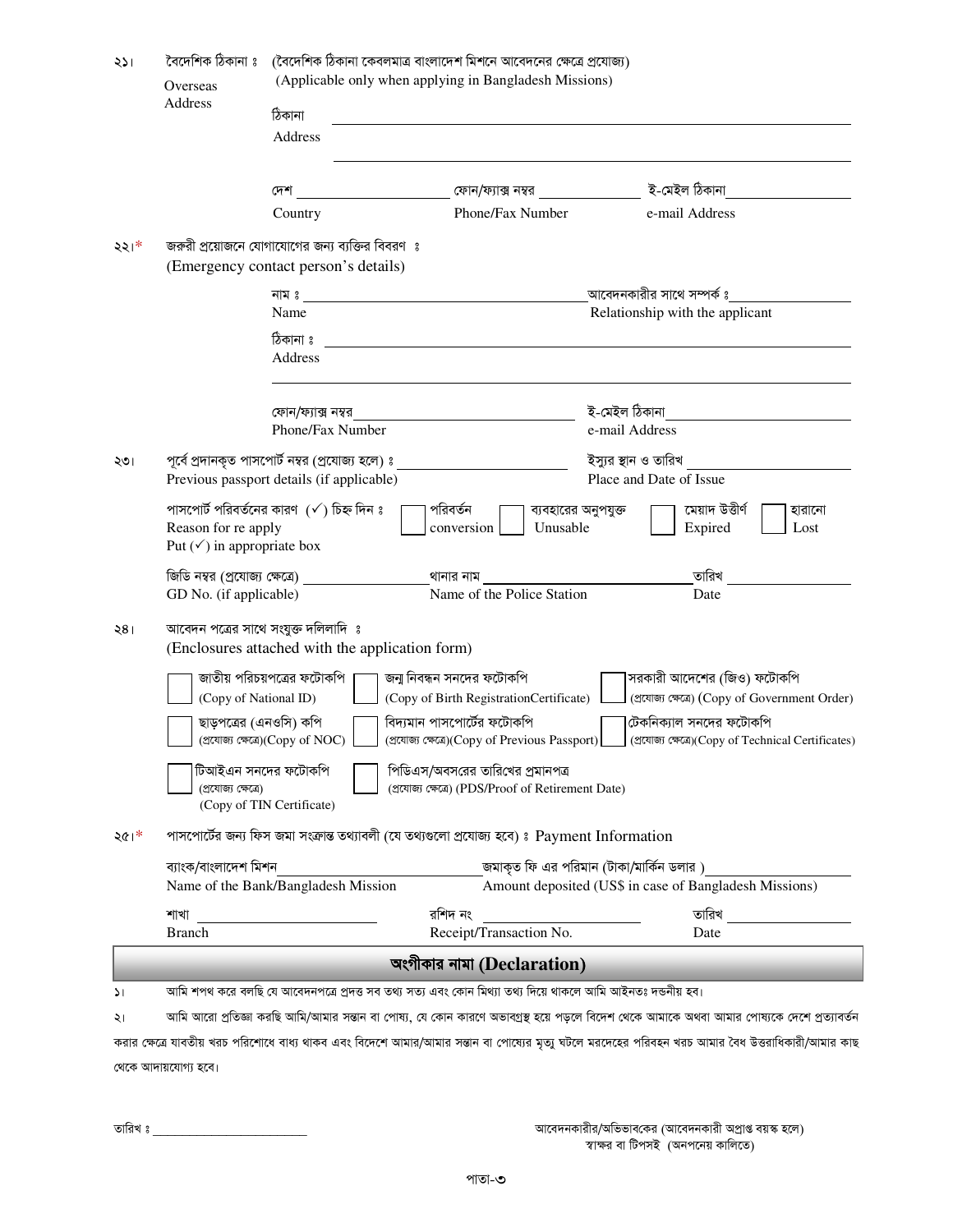## প্ৰত্যয়ন (Certification)

| করেছেন।                                                                                                                                                                                                                                                                                                                                                                                                                                                                                                                                                                                                                                                                                                                                                    |                                                            |                                |          |                                               | আমার জ্ঞান ও বিশ্বাসমতে উপরে বর্ণিত তথ্য সত্য এবং আবেদনকারী সাবেং সাবেং আমার পরিচিত। তিনি আমার সমুখে আবেদনপত্রে স্বাক্ষর / টিপসই প্রদান |  |  |  |  |
|------------------------------------------------------------------------------------------------------------------------------------------------------------------------------------------------------------------------------------------------------------------------------------------------------------------------------------------------------------------------------------------------------------------------------------------------------------------------------------------------------------------------------------------------------------------------------------------------------------------------------------------------------------------------------------------------------------------------------------------------------------|------------------------------------------------------------|--------------------------------|----------|-----------------------------------------------|-----------------------------------------------------------------------------------------------------------------------------------------|--|--|--|--|
|                                                                                                                                                                                                                                                                                                                                                                                                                                                                                                                                                                                                                                                                                                                                                            | সত্যায়নকারীর আবাসিক ঠিকানা ঃ                              |                                |          |                                               |                                                                                                                                         |  |  |  |  |
|                                                                                                                                                                                                                                                                                                                                                                                                                                                                                                                                                                                                                                                                                                                                                            |                                                            |                                |          |                                               | সত্যায়নকারীর নাম ও স্বাক্ষর                                                                                                            |  |  |  |  |
|                                                                                                                                                                                                                                                                                                                                                                                                                                                                                                                                                                                                                                                                                                                                                            |                                                            |                                |          |                                               |                                                                                                                                         |  |  |  |  |
|                                                                                                                                                                                                                                                                                                                                                                                                                                                                                                                                                                                                                                                                                                                                                            |                                                            |                                |          | (সীল মোহর)                                    |                                                                                                                                         |  |  |  |  |
| পুলিশ ভেরিফিকেশন রিপোর্ট(Police Verification Report)                                                                                                                                                                                                                                                                                                                                                                                                                                                                                                                                                                                                                                                                                                       |                                                            |                                |          |                                               |                                                                                                                                         |  |  |  |  |
|                                                                                                                                                                                                                                                                                                                                                                                                                                                                                                                                                                                                                                                                                                                                                            |                                                            |                                |          |                                               |                                                                                                                                         |  |  |  |  |
| আবেদনকারীর তথ্যের সত্যতা যাচাই ঃ                                                                                                                                                                                                                                                                                                                                                                                                                                                                                                                                                                                                                                                                                                                           |                                                            | সঠিক                           | সঠিক নয় |                                               |                                                                                                                                         |  |  |  |  |
|                                                                                                                                                                                                                                                                                                                                                                                                                                                                                                                                                                                                                                                                                                                                                            |                                                            |                                |          |                                               | সঠিক না হলে কারণ (বাংলাদেশী নাগরিক নন/সাজাপ্রাপ্ত/ মামলাধীন/ ঠিকানা সঠিক নয়/ অন্যান্য কারণ) ঃ                                          |  |  |  |  |
|                                                                                                                                                                                                                                                                                                                                                                                                                                                                                                                                                                                                                                                                                                                                                            |                                                            |                                |          |                                               |                                                                                                                                         |  |  |  |  |
|                                                                                                                                                                                                                                                                                                                                                                                                                                                                                                                                                                                                                                                                                                                                                            |                                                            |                                |          |                                               |                                                                                                                                         |  |  |  |  |
|                                                                                                                                                                                                                                                                                                                                                                                                                                                                                                                                                                                                                                                                                                                                                            |                                                            |                                |          |                                               |                                                                                                                                         |  |  |  |  |
|                                                                                                                                                                                                                                                                                                                                                                                                                                                                                                                                                                                                                                                                                                                                                            | প্রতিবেদন ইস্যুকারী অফিসারের স্বাক্ষর                      | সুপারভাইজিং অফিসারের স্বাক্ষর  |          | প্রতিবেদন প্রতিস্বাক্ষরকারী অফিসারের স্বাক্ষর |                                                                                                                                         |  |  |  |  |
|                                                                                                                                                                                                                                                                                                                                                                                                                                                                                                                                                                                                                                                                                                                                                            | (পুলিশ আইডি ও সীল)                                         | (পুলিশ আইডি ও সীল)             |          | (পুলিশ আইডি ও সীল)                            |                                                                                                                                         |  |  |  |  |
|                                                                                                                                                                                                                                                                                                                                                                                                                                                                                                                                                                                                                                                                                                                                                            |                                                            | निटर्मना (General Instruction) |          |                                               |                                                                                                                                         |  |  |  |  |
|                                                                                                                                                                                                                                                                                                                                                                                                                                                                                                                                                                                                                                                                                                                                                            |                                                            |                                |          |                                               |                                                                                                                                         |  |  |  |  |
| আবেদনকারীকে নিম্ললিখিত দলিলাদি আবেদনপত্রে অবশ্যই সংযুক্ত করতে হবে<br>১। সরকারী, আধাসরকারী, স্বায়ত্তশাষিত ও রাষ্ট্রায়ত্ব সংস্থার স্থায়ী কর্মকর্তা/কর্মকারী, অবসরপ্রাপ্ত সরকারী চাকুরীজীবি ও তাদের নির্ভরশীল স্ত্রী/স্বামী এবং সরকারী<br>চাকুরীজীবির ১৫ (পনের) বৎসরের কম বয়সের সন্তান, ৫ (পাঁচ)/১০ (দশ) বৎসরের অতিক্রান্ত, সমর্পনকৃত (সারেন্ডারড) দের জন্য একটি ফরম ও অন্যান্যদের ক্ষেত্রে নতুন<br>পাসপোর্টের জন্য ০২ (দুই) কপি পূরণকৃত পাসপোর্ট ফরম দাখিল করতে হবে।<br>২। অপ্রাপ্তবয়স্ক (১৫ বছরের কম) আবেদনকারীর ক্ষেত্রে আবেদনকারীর পিতা ও মাতার একটি করে রঙিন ছবি (৩০ × ২৫ মিঃমিঃ) ছবি আঠা দিয়ে লাগানোর পর সত্যায়ন                                                                                                                                 |                                                            |                                |          |                                               |                                                                                                                                         |  |  |  |  |
| করতে হবে।<br>৩। জাতীয় পরিচয়পত্র অথবা জনু নিবন্ধন সনদ এবং প্রযোজ্য ক্ষেত্রে প্রাসঙ্গিক টেকনিক্যাল সনদসমূহের (যেমন ডাক্তার, ইঞ্জিনিয়ার, ড্রাইভার ইত্যাদি) সত্যায়িত ফটোকপি।<br>৪। যে সকল ব্যক্তিগণ পাসপোর্টের আবেদনপত্র ও ছবি প্রত্যায়ন ও সত্যায়ন করতে পারবেন- সংসদ সদস্য, সিটি কর্পোরেশনের মেয়র, ডেপুটি মেয়র ও কাউন্সিলরগণ,<br>গেজেটেড কর্মকর্তা, পাবলিক বিশুবিদ্যালয়ের শিক্ষক, উপজেলা পরিষদের চেয়ারম্যান ও ভাইস চেয়ারম্যান, পরিষদের চেয়ারম্যান, পৌরসভার মেয়র ও পৌর<br>কাউন্সিলরগণ, বেসরকারী বিশুবিদ্যালয়ের অধ্যাপক, বেসরকারী কলেজের অধ্যক্ষ, বেসরকারী উচ্চ বিদ্যালয়ের প্রধান শিক্ষক, জাতীয় দৈনিক পত্রিকার সম্পাদক, নোটারী<br>পাবলিক ও আধাসরকারী/স্বায়ত্তশাসিত/রাষ্ট্রয়াত্ত সংস্থার জাতীয় বেতন স্কেলের ৭ম ও তদুর্ধ্ব গ্রেডের কর্মকর্তাগণ। |                                                            |                                |          |                                               |                                                                                                                                         |  |  |  |  |
| ৫। প্রযোজ্য ক্ষেত্রে প্রাসঙ্গিক জি ও (GO)/ এন ও সি (NOC) দাখিল করতে হবে ।<br>৬। কূটনৈতিক পাসপোর্ট লাভের যোগ্য আবেদনকারীগণকে পূরণকৃত ফরম ও সংযুক্তিসমুহ পররাষ্ট্র মন্ত্রণালয়ে  জমা দিতে হবে ।<br>৭। নামের সংক্ষিপ্তরপের পরিবর্তে পূর্ণরূপে ( যেমন-মোঃ/MD. এর স্থলে মোহামুদ/MOHAMMAD) লিখা বাঞ্ছনীয়। শিক্ষাগত বা চাকুরীসুত্রে প্রাপ্ত পদবীসমূহ (যেমন<br>ডাক্তার, ইঞ্জিনিয়ার, ডক্টর, পিএইচডি ইত্যাদি) নামের অংশ হিসেব পরিগণিত হবে না। ফরমের ক্রমিক নং ৩ পূরণের ক্ষেত্রে, একাধিক অংশ থাকলে প্রতি অংশের মাঝখানে<br>১টি ঘর শূন্য রেখে পূরণ করতে হবে। আবেদনকারীর পিতা, মাতা, স্বামী/স্ত্রী মৃত হলেও, তার/তাদের নামের পূর্বে 'মৃত/মরহুম/Late' লেখা যাবে না।                                                                                                     |                                                            |                                |          |                                               |                                                                                                                                         |  |  |  |  |
| অফিসের ব্যবহারের জন্য (FOR OFFICIAL USE ONLY)                                                                                                                                                                                                                                                                                                                                                                                                                                                                                                                                                                                                                                                                                                              |                                                            |                                |          |                                               |                                                                                                                                         |  |  |  |  |
| $\mathcal{L}$                                                                                                                                                                                                                                                                                                                                                                                                                                                                                                                                                                                                                                                                                                                                              | তথ্য সংগ্রহকারী (অপারেটর) এর নাম, আইডি ও স্বাক্ষর          |                                |          |                                               |                                                                                                                                         |  |  |  |  |
| ২৷                                                                                                                                                                                                                                                                                                                                                                                                                                                                                                                                                                                                                                                                                                                                                         | আবেদন গ্রহনকারী অফিসারের নাম, আইডি ও স্বাক্ষর              |                                |          |                                               |                                                                                                                                         |  |  |  |  |
| ৩।                                                                                                                                                                                                                                                                                                                                                                                                                                                                                                                                                                                                                                                                                                                                                         | পাসপোর্ট ইস্যু অনুমোদনকারী কর্মকর্তার নাম, আইডি ও স্বাক্ষর |                                |          |                                               |                                                                                                                                         |  |  |  |  |
| 8 <sub>1</sub>                                                                                                                                                                                                                                                                                                                                                                                                                                                                                                                                                                                                                                                                                                                                             | ইস্যুকৃত পাসপোর্ট নম্বরঃ                                   |                                |          |                                               |                                                                                                                                         |  |  |  |  |

আবেদনকারীর পাসপোর্ট প্রাপ্তির স্বাক্ষর ও তারিখ  $\mathfrak{C}^{\,}$ l